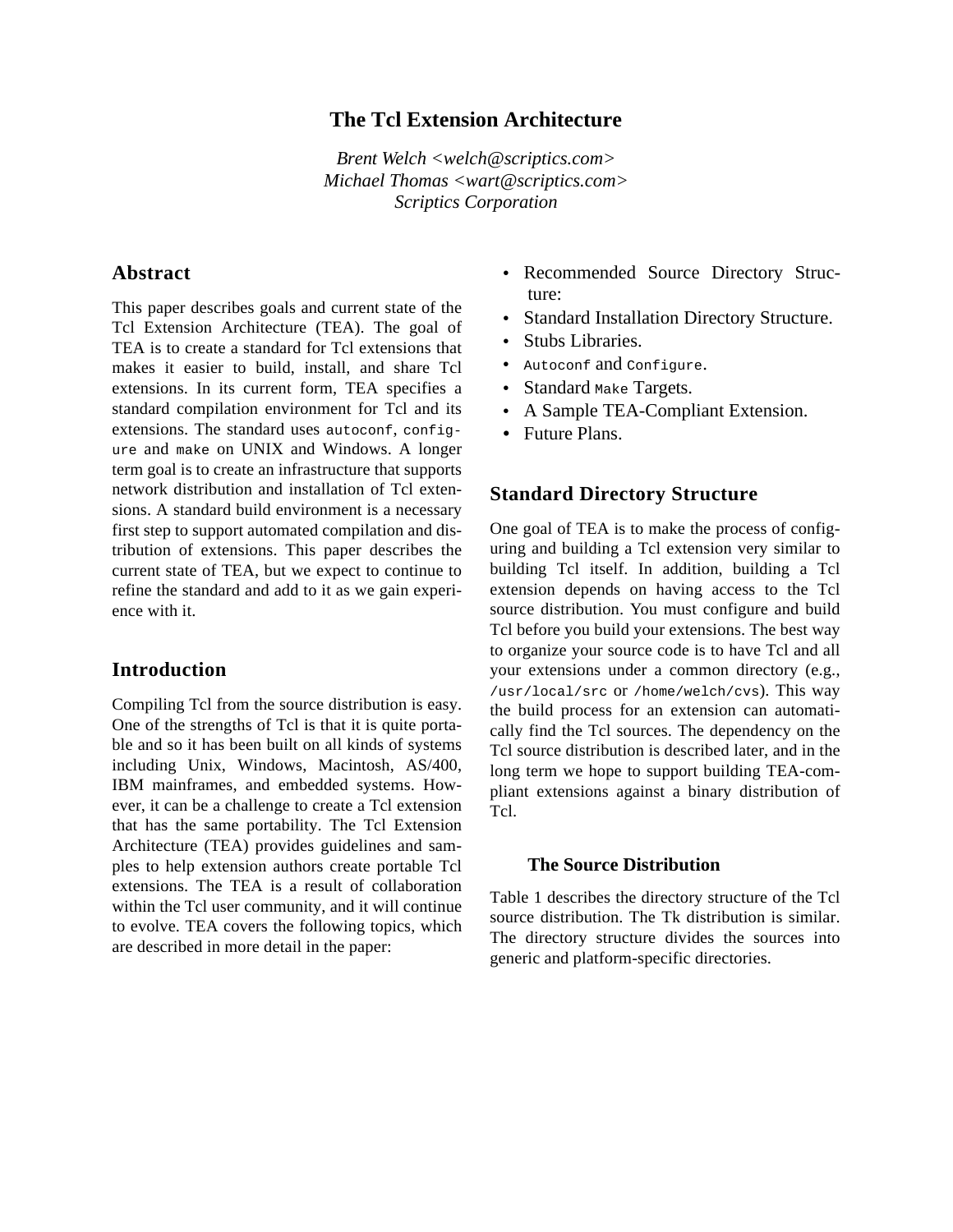| tc18.2                  | The root of the Tcl sources. This contains a README and<br>license_terms file, and several subdirectories.                                                                                                                        |
|-------------------------|-----------------------------------------------------------------------------------------------------------------------------------------------------------------------------------------------------------------------------------|
| tcl8.2/compat           | This contains . c files that implement procedures that are other-<br>wise broken in the standard C library on some platforms. They<br>are only used if necessary.                                                                 |
| tc18.2/doc              | This contains the reference documentation. Currently this is in<br><i>nroff</i> format suitable for use with the UNIX <i>man</i> program. The<br>goal is to convert this to XML.                                                  |
| tcl8.2/generic          | This contains the generic .c and .h source files that are shared<br>among Unix, Windows, and Macintosh.                                                                                                                           |
| tc18.2/mac              | This contains the .c and .h source files that are specific to<br>Macintosh. It also contains Code Warrior project files.                                                                                                          |
| tcl8.2/library          | This contains init.tcl and other Tcl files in the standard Tcl<br>script library.                                                                                                                                                 |
| tcl8.2/library/encoding | This contains the Unicode conversion tables.                                                                                                                                                                                      |
| tcl8.2/library/package  | There are several subdirectories (e.g., http2.0) that contain Tcl<br>script packages.                                                                                                                                             |
| tcl8.2/test             | This contains the Tcl test suite. These are Tcl scripts that exer-<br>cise the Tcl implementation.                                                                                                                                |
| tcl8.2/tools            | This is a collection of scripts used to help build the Tcl distribu-<br>tion.                                                                                                                                                     |
| tcl8.2/unix             | This contains the .c and .h source files that are specific to<br>UNIX. This also contains the configure script and the Make-<br>file.in template.                                                                                 |
| tcl8.2/unix/dltest      | This contains test files for dynamic loading.                                                                                                                                                                                     |
| tcl8.2/unix/platform    | These can be used to build Tcl for several different platforms.<br>You create the <i>platform</i> directories yourself.                                                                                                           |
| tcl8.2/win              | This contains the .c and .h source files that are specific to Win-<br>dows. This also contains the configure script and the Make-<br>file. in template. This may contain a makefile. vc that is<br>compatible with <i>nmake</i> . |
| tcl8.2/win/Build        | Build is Release or Debug. This contains compiler output.                                                                                                                                                                         |

**Table 1** The Tcl source directory structure.

### **The Installation Directory Structure**

When you install Tcl, the files end up in a different arrangement than the one in the source distribution. The standard installation directory is organized so it can be shared by computers with different machine types (e.g., Windows, Linux, and Solaris). The Tcl scripts, include files, and documentation are all in shared directories. The applications and program-

ming libraries (i.e., DLLs) are in platform-specific directories. You can choose where these two groups of files are installed with the --prefix and --execprefix options to configure. The --prefix option specifies the root of the installation directory (e.g., /usr/local). The --exec-prefix option specifies a platform-specific directory (e.g., /usr/local/solarissparc) for applications and programming libraries. Table 2 shows the standard installation directory structure: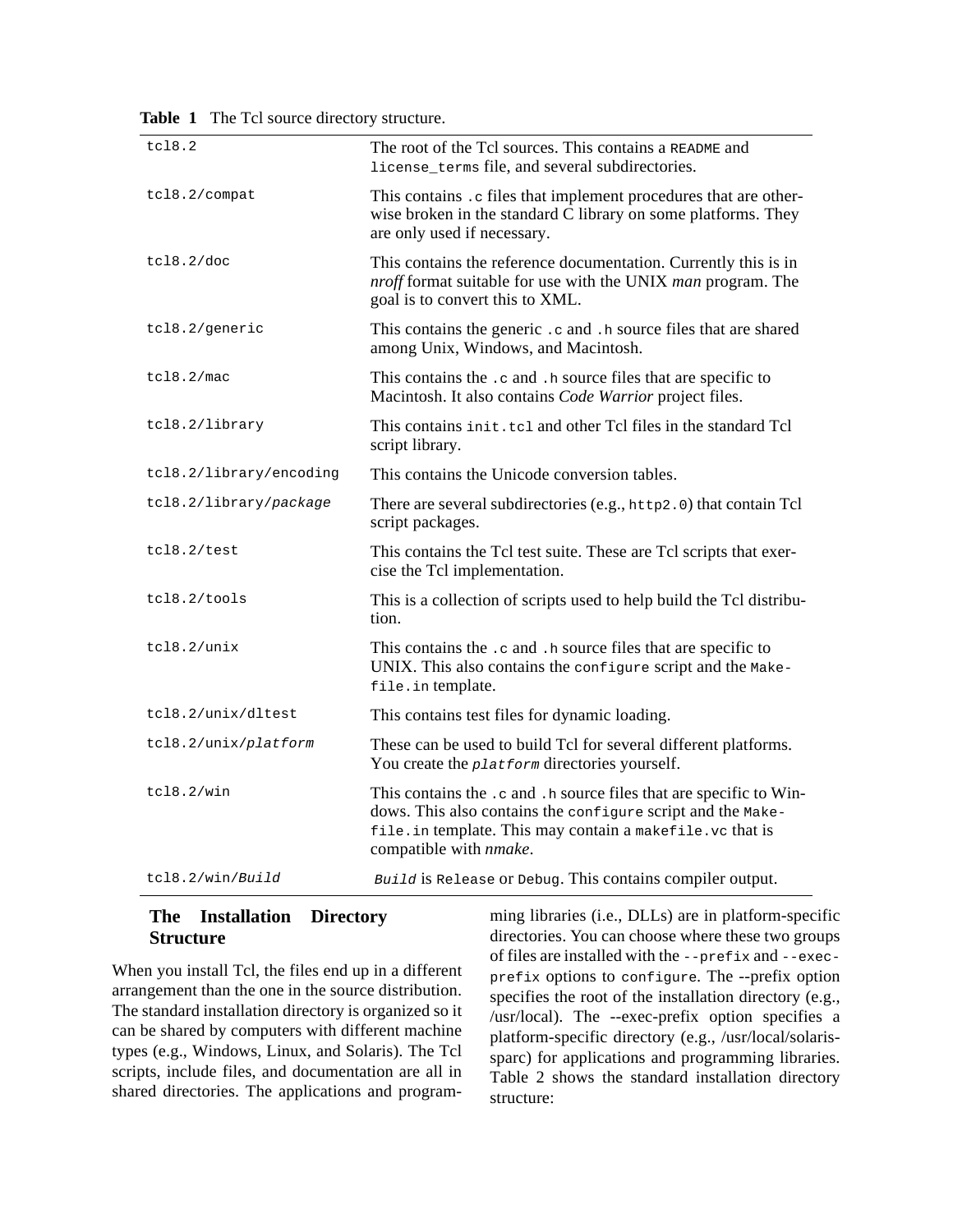Table 2 The installation directory structure relative to the --prefix directory.

| $exec\_prefix/bin$             | This contains platform-specific applications. On Windows, this also con-<br>tains binary libraries (i.e., DLLs). Typical exec_prefix names end with<br>solaris-sparc, linux-ix86, and win-ix86. |
|--------------------------------|-------------------------------------------------------------------------------------------------------------------------------------------------------------------------------------------------|
| exec_prefix/lib                | This contains platform-specific binary libraries on UNIX systems (e.g.,<br>libtcl8.2.so)                                                                                                        |
| $exec\_prefix/lib/$<br>package | Contains pkgIndex.tcl files corresponding to binary libraries from pack-<br>age that are found in exec_prefix/lib.                                                                              |
| bin                            | This contains platform-independent applications (e.g., Tcl script applica-<br>tions).                                                                                                           |
| doc                            | This contains documentation.                                                                                                                                                                    |
| include                        | This contains public .h files                                                                                                                                                                   |
| lib                            | This contains subdirectories for platform-independent script packages.<br>Packages stored here are found automatically by the Tcl auto loading<br>mechanism.                                    |
| lib/tcl8.2                     | This contains the contents of the tcl8.2/library source directory,<br>including subdirectories.                                                                                                 |
| lib/package                    | This contains Tcl scripts for package and its pkgIndex.tcl file. Example<br>package directories include tk8.2 and itcl3.0.1.                                                                    |
| man                            | This contains reference documentation in UNIX <i>man</i> format.                                                                                                                                |
|                                |                                                                                                                                                                                                 |

### **The Package Mechanism**

Extensions are installed and used as packages. A package can be one Tcl script, a collection of Tcl scripts, a binary library, or some combination of scripts and libraries. When you install an extension you need to update the package registry so that others can find the extension with package require. This section describes the default package management system, which uses a collection of pkgIndex.tcl files in directories along your auto\_path.

The package registry is implemented by a collection of pkgIndex.tcl files. Tcl searches the directories listed in its auto\_path variable for pkgIndex.tcl files. It also searches down one directory, so you can put your extensions and pkgIndex.tcl files into subdirectories of the main directories listed on auto\_path. The default auto\_path is

#### *prefix*/lib/tcl*version prefix*/lib *exec\_prefix*/lib

Each pkgIndex.tcl file has one or more package ifneeded commands in it. These register Tcl commands that are called whenever a particular package is requested with package require. This section shows a few sample package ifneeded scripts to handle different configurations of packages.

### **Binary Library**

A binary library (i.e., DLL) goes into the platformspecific lib directory. For example, you install your DLL into *exec\_prefix*/lib/libfoobar1.0.so and you create a package index file in *exec\_prefix*/lib/foobar1.0/pkgIndex.tcl, which contains this code:

package ifneeded foobar 1.0 [list load \ [file join \$dir .. \

libfoobar1.0[info sharedlibextension]]\ Foobar]

Collecting all the binary libraries in one directory makes it easy to resolve dependencies among them and third-party libraries that support your Tcl extension. UNIX users may have to adjust their LD\_LIBRARY\_PATH to include the *exec\_prefix*/lib directory. On Windows, these files are actually in the *exec\_prefix*/bin directory, which is automatically searched. Keeping the pkgIndex.tcl files in separate directories keeps them independent.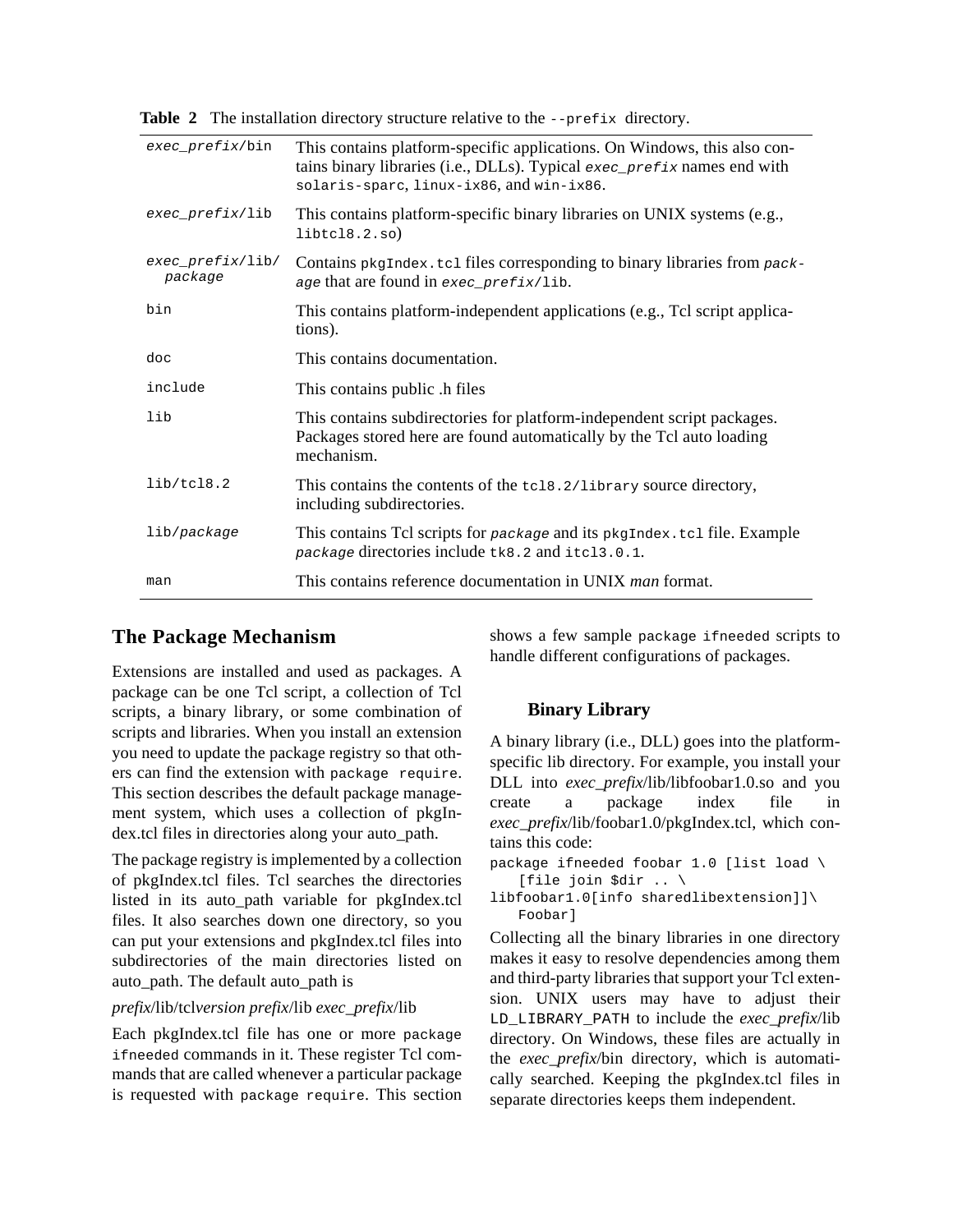### **Tcl Scripts**

If your extension is just Tcl scripts, then it can be shared by users on different platforms. These libraries are typically kept in a subdirectory of *prefix*/lib, (e.g., /usr/local/lib/foobar1.0). You can use the pkg\_mkIndex Tcl command to generate a pkgIndex.tcl file for your scripts:

```
pkg_mkIndex -verbose prefix/lib *.tcl
```
By default, pkg\_mkIndex generates pkgIndex.tcl files that contain tclPkgSetup commands that use source or load indirectly. You might imagine that package require actually loads code, but by default is does not. Instead, the following tclPkg-Setup command arranges for foobar.tcl to be sourced whenever the unknown command tries to find Foobar\_Init, Foobar\_DoSomething, or Foobar\_End.

```
package ifneeded foobar 1.0 \
   [list tclPkgSetup $dir foobar 1.0 \
   {{foobar.tcl source {Foobar_Init
   Foobar_DoSomthing Foobar_End}}}]
```
The tclPkgSetup command is complex, so you should use the pkg\_mkIndex command to generate these commands for you. If you use pkg\_mkindex direct, you can create a simpler package that is sourced immediately in response to the package require command. This direct package index looks like this:

```
package ifneeded foobar 1.0 \
   [list source [file join $dir 
foobar.tcl]]
```
### **Library and Script Combination**

If you have both scripts and binary libraries, then you can split your package into two parts: the shared part as Tcl scripts, and a platform-specific part as a binary library. The tricky part is building your pkgIndex.tcl file correctly. There are two problems. First, you can only have one package ifneeded command for a single package, so you need to specify something about the scripts and the library in one command. Next, you cannot predict the location of both parts of the package, so you have to assume they are installed in a standard location relative to the auto\_path. Our preferred solution is modeled after the one in the SNACK sound extension by Kåre Sjölander.

Create a pkgIndex.tcl file in the *exec\_prefix*/lib/foobar1.0 subdirectory. You will need to install a copy for each different platform that you compile for (e.g., solarissparc/lib/foobar1.0/pkgIndex.tcl and linuxix86/lib/foobar1.0/pkgIndex.tcl.). This file loads the binary library and sources the Tcl script. We assume that the scripts are installed relative to the Tcl script library:

```
package ifneeded foobarArch 1.0 \
   "[list load \
   [file join $dir ../libfoobar1.0[info \
     sharedlibextension] Foobar] \;
   [list source [file join [file dirname \
     $tcl_library] \
       foobar1.0/foobar.tcl]]"
```
This example assumes the standard directory structure. It would be more general to search along the auto\_path for the foobar1.0 subdirectory and then source its foobar.tcl file. If you have several script files, you can introduce a short procedure to source all of them. Or, you can have two pkgIndex.tcl files and require that your users require both (e.g., foobar and foobarArch). The packages can also require each other. For example:

```
package ifneeded foobarArch 1.0 \
   "[list load \
   [file join $dir ../libfoobar1.0[info \
     sharedlibextension] Foobar] \;
   [list package require foobar 1.0]"
```
Finally, by using the package unknown hook, you could define and use an alternate package manager. Newsgroup discussions have pointed out that searching for all the pkgIndex.tcl files can be slow on some systems. An alternate package manager could keep a more compact and efficient database, and perhaps have smarts about downloading packages from standard TEA repositories.

# **Autoconf, Configure and Make**

In the past, UNIX, Windows, and Macintosh have different compilation environments. The advent of the free Cygwin tools have made it possible to standardize on autoconf, configure and make for the UNIX and Windows compilation environments. The Macintosh still uses Code Warrior project files, however. On Windows we use make, sh, and autoconf from Cygwin, and the cl (VC++) compiler from Microsoft.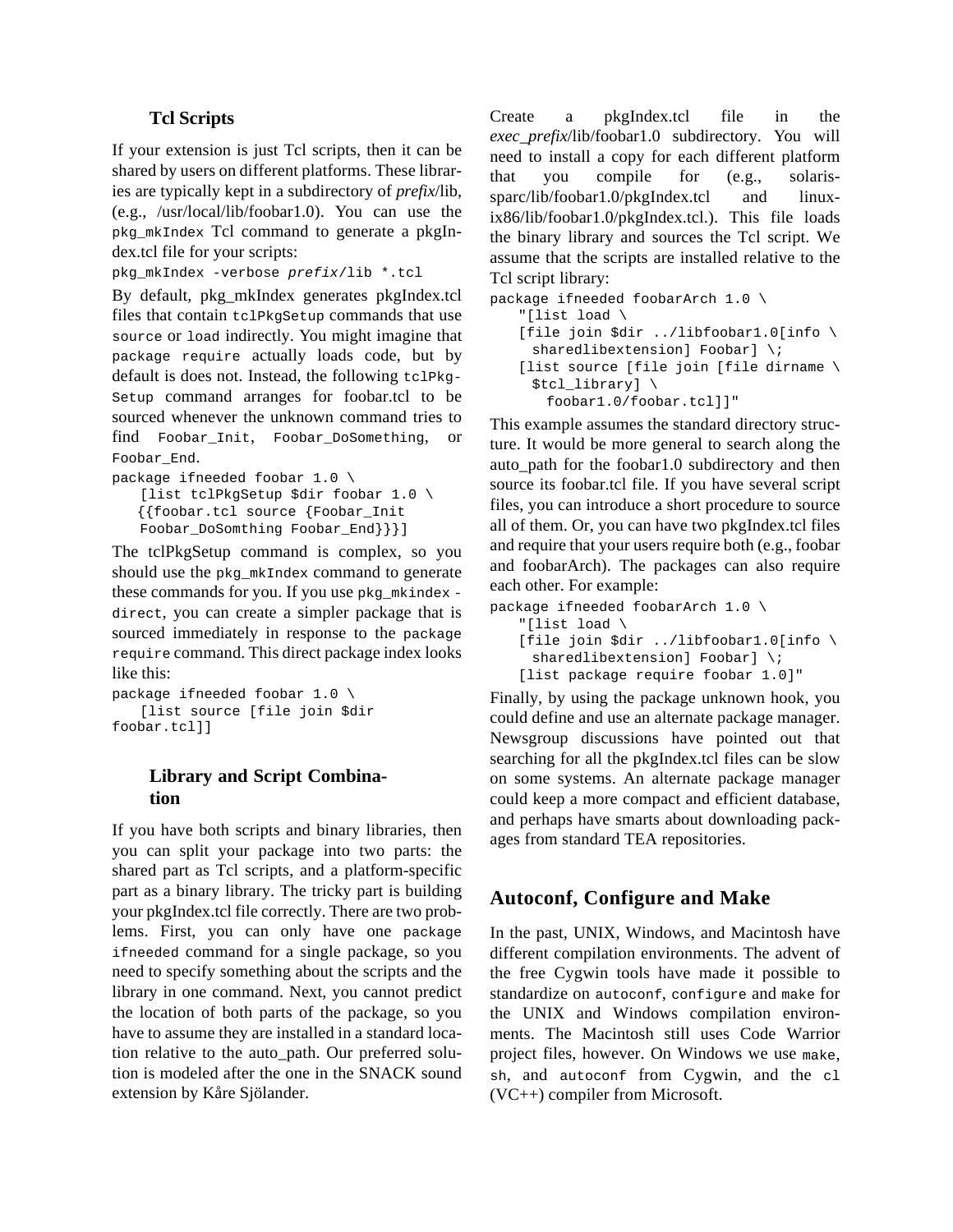The autoconf system is used to create Makefiles that have settings appropriate for the current operating system. By using autoconf, a developer on Windows or Linux can generate a configure script that is usable by other developers on Solaris, HP-UX, FreeBSD, AIX, or any system that is vaguely UNIX-like. The configure script, in turn, is used to generate the working Makefile. The three steps: setup, configuration and make, are illustrated by the build process for Tcl and Tk:

**1.** The developer of a source code package creates a configure.in template that expresses the system dependencies of the source code. They use the autoconf program to process this template into a configure script. The

developer also creates a Makefile.in template. Creating these templates is described later. The Tcl and Tk source distributions already contain the configure script, which can be found in the unix and win subdirectories. However, if you get the Tcl sources from the network CVS repository, you must run autoconf yourself to generate the configure script.

**2.** A user of a source code package runs configure on the computer system they will use to compile the sources. The configure script examines the current system and makes various settings that are used during compilation.

| $--prefix=dir$         | This defines the root of the installation directory hierarchy. The<br>$default$ is /usr/local.                                                                             |
|------------------------|----------------------------------------------------------------------------------------------------------------------------------------------------------------------------|
| --exec-prefix=dir      | This defines the root of the installation area for platform-spe-<br>cific files. This defaults to the --prefix value. An example set-<br>ting is /usr/local/solaris-sparc. |
| --enable-gcc           | Use the <i>gcc</i> compiler instead of the default system compiler.                                                                                                        |
| --disable-shared       | Disable generation of shared libraries and Tcl shells that<br>dynamically link against them. Statically linked shells and static<br>archives are built instead.            |
| --enable-symbols       | Compile with debugging symbols.                                                                                                                                            |
| --enable-threads       | Compile with thread support turned on.                                                                                                                                     |
| $--with-tcl=dir$       | This specifies the location of the build directory for Tcl.                                                                                                                |
| $--with-tk=dir$        | This specifies the location of the build directory for Tk.                                                                                                                 |
| --with-tclinclude=dir  | This specifics the directory that contains tcl.h.                                                                                                                          |
| --with-tcllib=dir      | This specifies the directory that contains the Tcl binary library<br>$(e.g., \text{libtclstubs. a}).$ ( <i>Note</i> : this option is not yet supported.)                   |
| --with-x-includes=dir  | This specifics the directory that contains x11.h.                                                                                                                          |
| --with-x-libraries=dir | This specifies the directory that contains the X11 binary library<br>$(e.g., 1$ ib $x11.6.0.s$ o.                                                                          |

#### Table 3 Standard configure flags.

**3.** When you run configure, you make some basic choices about how you will compile Tcl, such as whether you will compile with debugging systems, or whether you will turn on threading support. You also define the Tcl installation directory with configure. This step converts Makefile. in to a Makefile suitable for the platform and configuration settings. .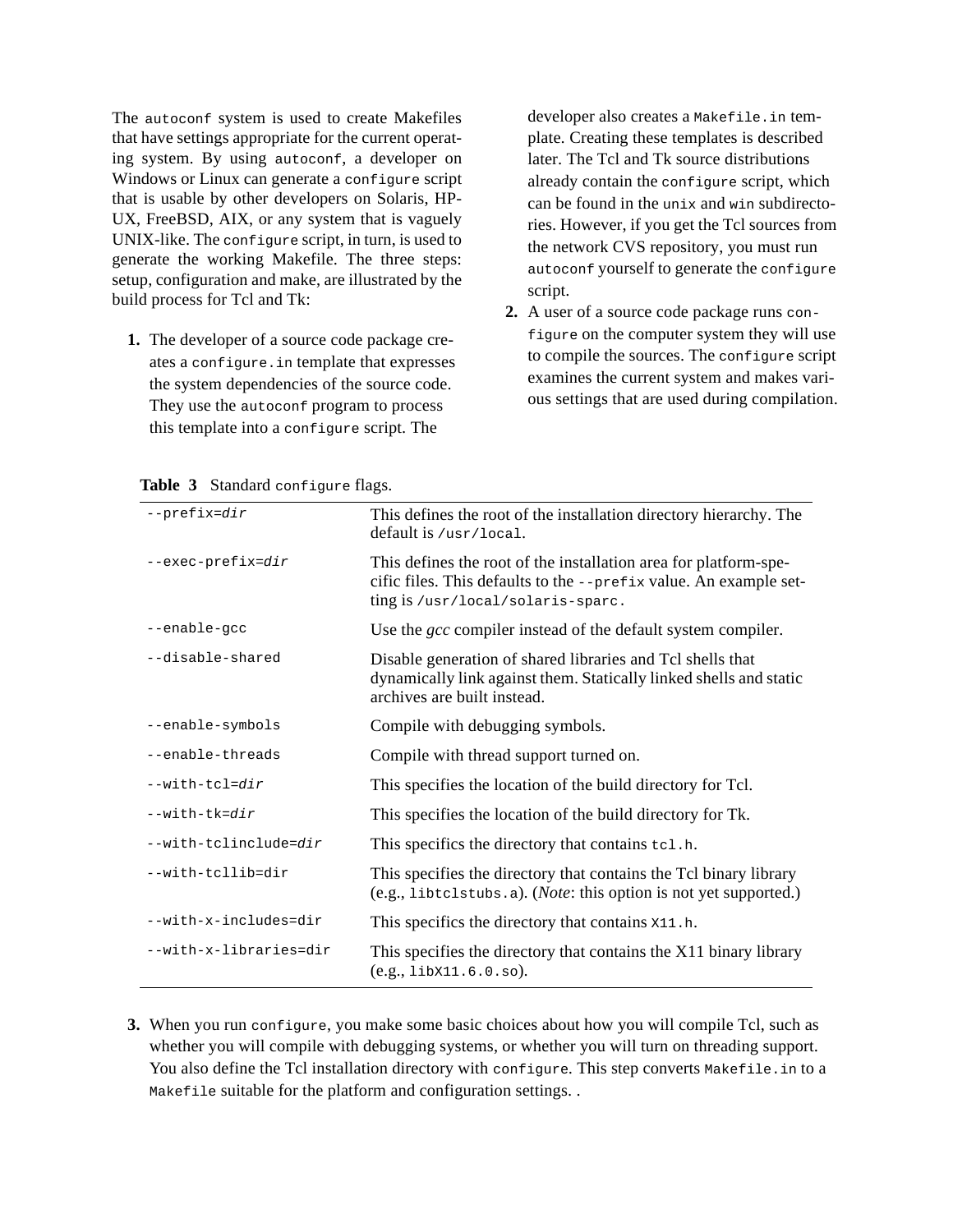**4.** Once configure is complete, you build your program with make. This steps checks your source files against the compiled files and reruns the compiler on any files that have changed since the last compilation. The results are binary libraries for extensions and executable programs for applications. Make is used for testing and installation, too. Table 5 on page 8 shows the standard make targets.

### **Standard configure Flags**

Table 3 shows the standard options for Tcl configure scripts. These are implemented by a configure library file  $(tcl.m4)$  that you can use in your own configure scripts. The facilities provided by tcl.m4 are described in more detail later. There are also many other command line options that come standard with configure. Some of these are meant to give you control over where the different parts of the installation go. However, because of the way Tcl automatically searches for scripts and binary libraries, you can mess up the Tcl installation by installing the libraries and the binaries in wildly different locations. Because of this, the Tcl installation procedures in the standard Makefile do not support the --libdir and --bindir options. In general, if the flags are not listed in Table 3, then they are not guaranteed to be supported by the standard Makefile template.

#### **Examples**

If you only have one platform, simply run configure in the unix (or win) directory:

% cd /usr/local/src/tcl8.2/unix % ./configure *flags*

Use ./configure to ensure you run the configure script from the current directory. If you build for multiple platforms, create subdirectories of unix and run configure from there. You are free to create the compilation directory anywhere (some prefer to keep all the generated files away from the sources.) Here we just use a subdirectory of the unix directory:

```
% cd /usr/local/src/tcl8.2/unix
% mkdir solaris
% cd solaris
% ../configure flags
```
Any flag with disable or enable in its name can be inverted. Table 3 lists the non-default setting, however, so you can just leave the flag out to turn it off. For example, when building Tcl on Solaris with the *gcc* compiler, shared libraries, debugging symbols, and threading support turned on, use this command:

configure --prefix=/home/welch/install \ --exec-prefix=/home/welch/install/solaris \ --enable-gcc --enable-threads - enable-symbols

Your builds will go the most smoothly if you organize all your sources under a common directory. In this case, you should be able to specify the same configure flags for Tcl and all the other extensions you will compile. In particular, you must use the same --prefix and --exec-prefix so everything gets installed together.

If you use alternate build directories, like the unix/solaris example above, you must specify - with-tcl when building your extensions. This is the directory where the Tcl build occurred. It contains libraries and a tclConfig.sh file that is used by the extensions configure process.

If your source tree is not adjacent to the Tcl source tree, then you must use --with-tclinclude or - with-tcllib so the header files and runtime library can be found during compilation. Typically this can happen if you build an extension under your home directory, but you are using a copy of Tcl that has been installed by your system administrator. The - with-x-includes and --with-x-libraries flags are similar options necessary when building Tk if your X11 installation is in a non-standard location.

#### **Finding a working compiler**

As the configure script executes, it prints out messages about the properties of the current platform. You can tell if you are in trouble if the output contains either of these messages:

checking for cross compiler ... yes or

checking if compiler works ... no

Either of these means configure has failed to find a working compiler. In the first case, it assumes you are configuring on the target system but will crosscompile from a different system. Configure proceeds bravely ahead, but the resulting Makefile is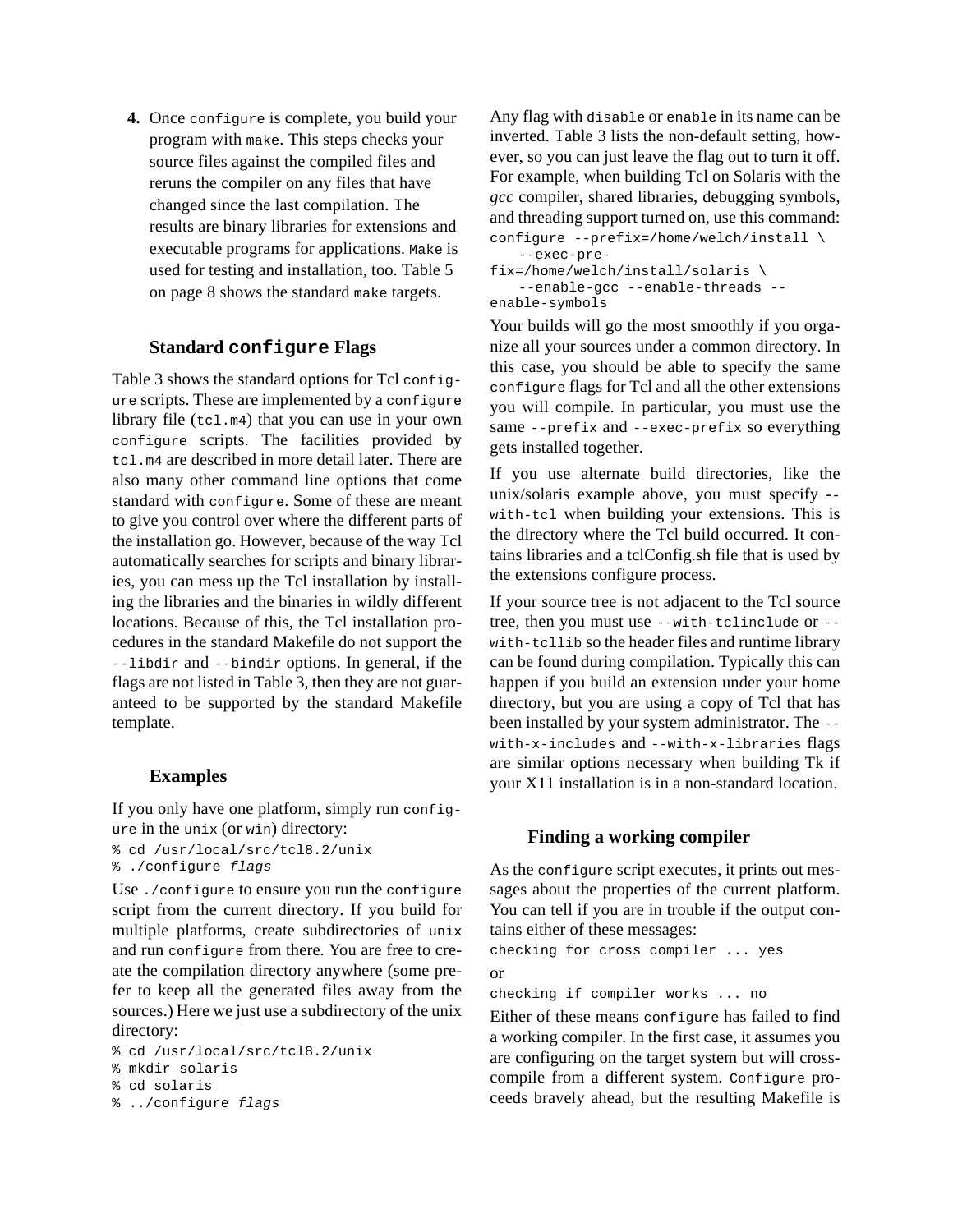useless. While cross-compiling is common on embedded processors, it is rarely necessary on UNIX and Windows. The cross-compiling message typically occurs when your UNIX environment isn't set up right to find the compiler.

On Windows there is a more explicit compiler check, and configure exits if it cannot find the compiler. Currently, the Windows configure macros knows only about the Visual C++ compiler. VC++ ships with a batch file, vcvars32.bat, that sets up the environment so you can run the compiler, cl, from the command line. You must run vcvars32.bat before running configure, or set up your environment so you do not have to remember to run the batch file all the time.

#### **Installation Directories**

The --prefix flag specifies the main installation directory (e.g., /home/welch/install). The directories listed in Table 2 are created under this directory. If you do not specify --exec-prefix, then the platform-specific binary files are mixed into the main bin and lib directories. For example, the tclsh8.2 program and libtcl8.2.so shared library will be installed in: /home/welch/install/bin/tclsh8.2

/home/welch/install/lib/libtclsh8.2.so

The script libraries and manual pages will be installed in:

```
/home/welch/install/lib/tcl8.2/
/home/welch/install/man/
```
If you want to have installations for several different platforms, then specify an --exec-prefix that is different for each platform. For example, if you use --exec-prefix=/home/welch/install/solaris, then the tclsh8.2 program and libtcl8.2.so shared library will be installed in:

/home/welch/install/solaris/bin/tclsh8.2 /home/welch/install/solaris/lib/libtclsh8  $2.80$ 

The script libraries and manual pages will remain where they are, so they are shared by all platforms. Note that Windows has a slightly different installation location for binary libraries (i.e., DLLs). They go into the *exec\_prefix*/bin directory along with the main executable programs.:

|  | <b>Table 4</b> Standard autoconf macros defined by tcl.m4. |  |  |  |  |  |
|--|------------------------------------------------------------|--|--|--|--|--|
|--|------------------------------------------------------------|--|--|--|--|--|

| SC_PATH_TCLCONFIG      | Locate the tclconfig. sh file and sanity check the compiler<br>flags. This implements the --with-tel option. |
|------------------------|--------------------------------------------------------------------------------------------------------------|
| SC_PATH_TKCONFIG       | Locate the tkconfig.sh file. This implements --with-tk.                                                      |
| SC_LOAD_TCLCONFIG      | Load the tclConfig.sh file.                                                                                  |
| SC_LOAD_TKCONFIG       | Load the tkConfig.sh file.                                                                                   |
| SC_ENABLE_GCC          | Implements the --enable-gcc option.                                                                          |
| SC_ENABLE_SHARED       | Implements the --enable-shared option.                                                                       |
| SC_ENABLE_THREADS      | Implements the --enable-threads option.                                                                      |
| SC_ENABLE_SYMBOLS      | Implements the --enable-symbols option.                                                                      |
| SC_MAKE_LIB            | Generates definitions used to make shared or unshared libraries<br>on various platforms.                     |
| SC_LIB_SPEC            | Generates the name of a library and appropriate linker flags<br>needed to link it.                           |
| SC_PRIVATE_TCL_HEADERS | Use this if you need to include telint.h                                                                     |
| SC_PUBLIC_TCL_HEADERS  | Locate the standard Tcl include files.                                                                       |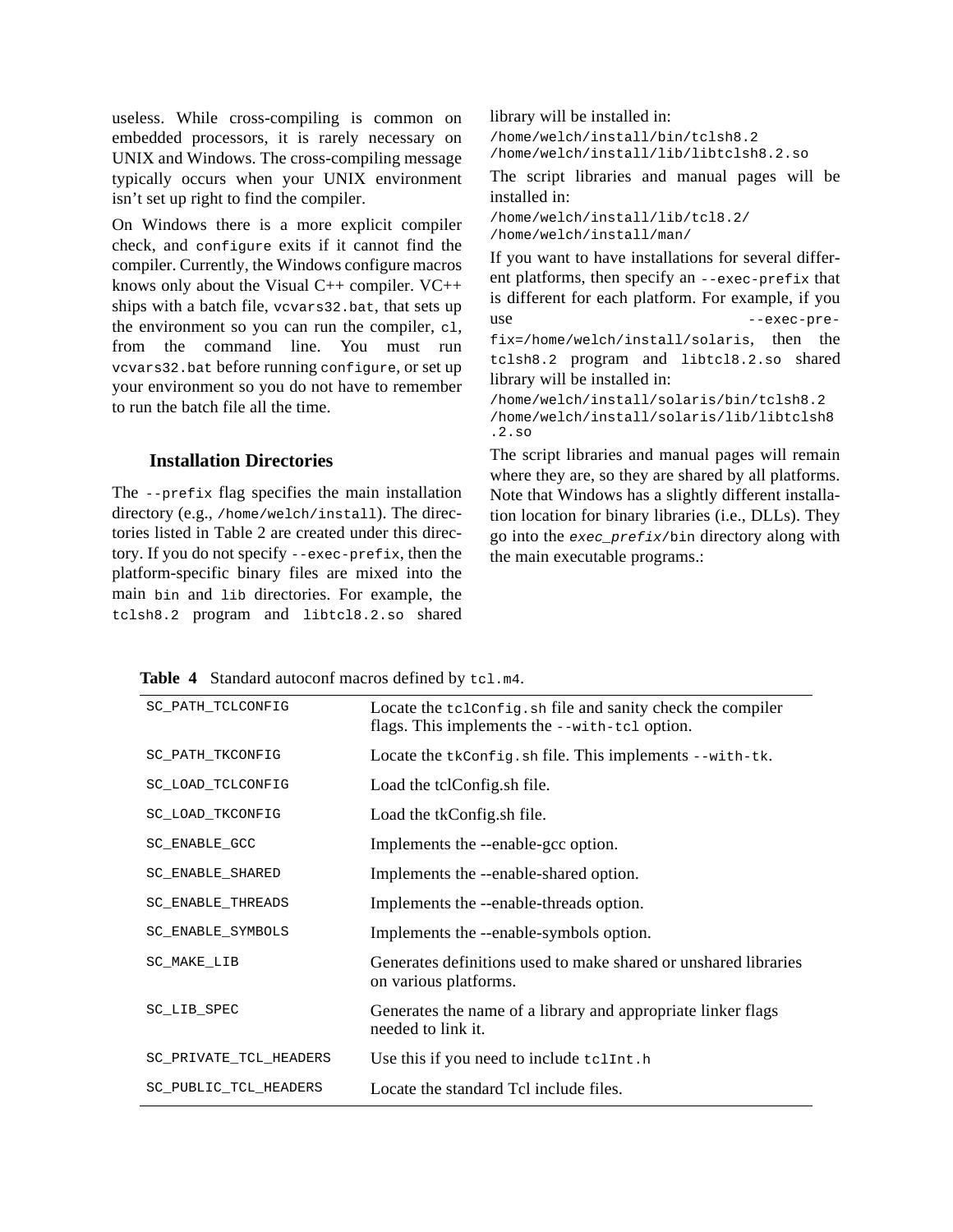### **Using autoconf and the tcl.m4 File**

Autoconf uses the m4 macro processor to translate the configure.in template into the configure script. Creating the configure. in template is simplified by a standard m4 macro library that is distributed with autoconf. In addition, a Tcl distribution contains a tcl.m4 file that has additional autoconf macros. Among other things, these macros support the standard configure flags described in Table 3.

The goal of  $tc1.m4$  is to simply the configure.in templates used for extensions and to replace the use of the tclConfig.sh and tkConfig.sh files. The idea of tclConfig.sh was to capture some important results of Tcl's configure so they could be included in the configure scripts used by an extension. However, it is better to recompute these settings when configuring an extension because, for example, different compilers could be used to build Tcl and the extension. At present Tcl still generates tclConfig.sh, and some of the tcl.m4 macros depend on it. We plan to restructure the macros further so tclConfig.sh (and tkConfig.sh) will no longer be needed. So, instead of using SC\_LOAD\_TCLCONFIG, extensions will use a new macro that computes compiler settings.

Table 4 lists the public macros defined in the tcl.m4 file. The tcl.m4 file defines macros whose names begin with sc (for Scriptics). The four TCLCONFIG and TK\_CONFIG macros listed in Table 4 will be eventually be replaced. There are other macros defined, but the following are the only ones guaranteed to persistStandard Make Targets

The sample Makefile includes several standard targets. Even if you decide not to use the sample Makefile.in template, you should still define the targets listed in Table 5 to ensure your extension is TEA compliant. Plans for automatic build environments depend on every extension implementing the standard make targets. The targets can be empty, but you should define them so that make will not complain if they are used.

|  |  |  |  | Table 5 TEA standard Makefile targets. |  |
|--|--|--|--|----------------------------------------|--|
|--|--|--|--|----------------------------------------|--|

| all               | Makes these targets in order: binaries, libraries, doc.                                  |
|-------------------|------------------------------------------------------------------------------------------|
| binaries          | Makes executable programs and binary libraries (e.g., DLLs).                             |
| libraries         | Makes platform-independent libraries.                                                    |
| doc               | Generates documentation files.                                                           |
| install           | Makes these targets in order: all, install-binaries, install-<br>libraries, install-doc. |
| install-binaries  | Makes binaries, and installs programs and binary libraries.                              |
| install-libraries | Makes libraries, and installs script libraries.                                          |
| install-doc       | Makes doc, and installs documentation files.                                             |
| test              | Runs the test suite for the package.                                                     |
| depend            | Generates makefile dependency rules.                                                     |
| clean             | Removes files built during the make process.                                             |
| distclean         | Makes clean, and removes files built during the configure process.                       |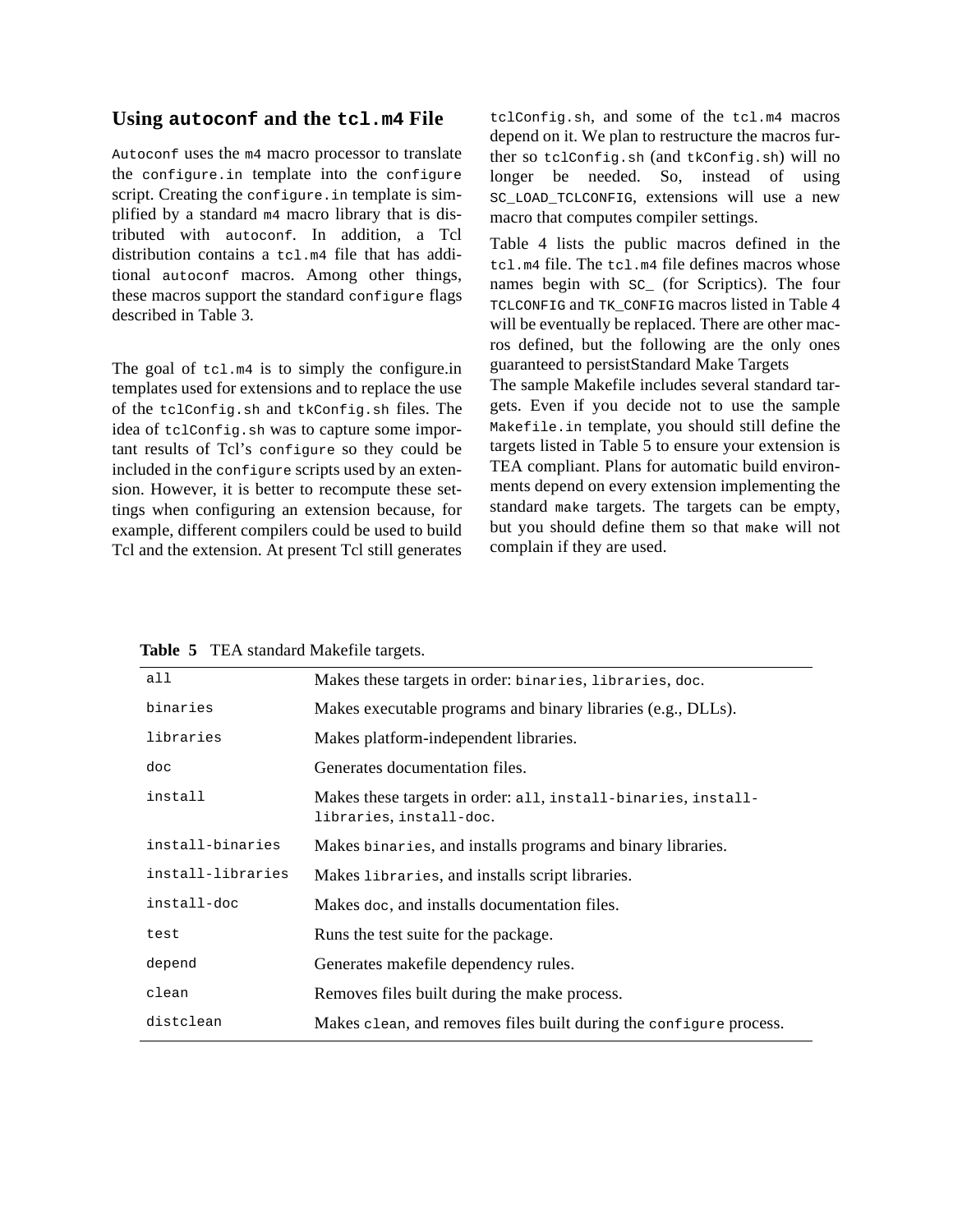## **Using Stub Libraries**

One problem with extensions is that they get compiled for a particular version of Tcl. As new Tcl releases occur, you find yourself having to recompile extensions. This was necessary for two reasons. First, the Tcl C library tended to changes its APIs from release to release. Changes in its symbol table tie a compiled extension to a specific version of the Tcl library. Another problem occurred if you compiled tclsh statically, and then tried to dynamically load a library. Some systems do not support back linking in this situation, so tclsh would crash. Paul Duffin created a *stub library* mechanism for Tcl that helps solve these problems.

The main idea is that Tcl creates two binary libraries: the main library (e.g., libtcl8.2.so) and a stub library (e.g., libtclstub.a). All the code is in the main library. The stub library contains a big jump table that has addresses of the functions in the main library. An extension calls Tcl through the jump table. The level of indirection makes the extension immune to changes in the Tcl library. It also handles the back linking problem. If this sounds expensive, it turns out to be equivalent to what the operating system does when you use shared libraries (i.e., dynamic link libraries). Tcl has just implemented dynamic linking in a portable, robust way.

To make your extension use stubs, you have to compile with the correct flags, and you have to add a new call to your extensions Init procedure (e.g., Examplea\_Init). The TCL\_USE\_STUBS compiletime flag turns the Tcl C API calls into macros that use the stub table. The Tcl\_InitStubs call ensures that the jump table is initialized, so you must call Tcl\_InitStubs as the very first thing in your Init procedure. A typical call looks like this:

```
if (Tcl_InitStubs(interp, "8.1", 0) == 
NULL) {
   return TCL_ERROR;
}
```
Tcl\_InitStubs is similar in spirit to Tcl\_PkgRequire in that you request a minimum Tcl version number. Stubs have been supported since Tcl 8.1, and the Tcl C API will evolve in a backward-compatible way. Unless your extension uses new C APIs introduced in later versions, you should specify the lowest version possible so that it is compatible with more Tcl applications.

### **The Sample Extension**

This section describes the sample extension that is distributed as part of TEA. The sample extension implements the Secure Hash Algorithm (SHA1). Steve Reid wrote the original SHA1 C code, and Dave Dykstra wrote the original Tcl interface to it. Michael Thomas created the standard configure and Makefile templates.

The goal of the sample extension is to provide a TEA-compliant example that is easy to read and modify for your own extension. Instead of using the original name, sha1, the example uses a more generic name, exampleA, in its files, libraries, and package names. When editing the sample templates for your own extension, you can simply replace occurrences of "exampleA" with the appropriate name for your extension. The sample files are well commented, so it is easy to see where you need to make the changes.

### **configure.in**

The configure.in file is the template for the configure script. This file is very well commented. The places you need to change are marked with \_\_CHANGE\_\_. The first macro to change is: AC\_INIT(exampleA.h)

The AC\_INIT macro lists a file that is part of the distribution. The name is relative to the configure.in file. Other possibilities include ../generic/tcl.h or src/mylib.h, depending on where the configure.in file is relative to your sources. The AC\_INIT macro is necessary to support building the package in different directories (e.g., either tcl8.2/unix or tcl8.2/unix/solaris).

The next thing in configure.in is a set of variable assignments that define the package's name and version number:

```
PACKAGE = exampleA
MAJOR_VERSION = 0
MINOR_VERSION = 2
PATCH_LEVEL =
```
The package name determines the file names used for the directory and the binary library file created by the Makefile. This name is also used in several configure and Makefile variables. You will need to change all references to "exampleA" to match the name you choose for your package.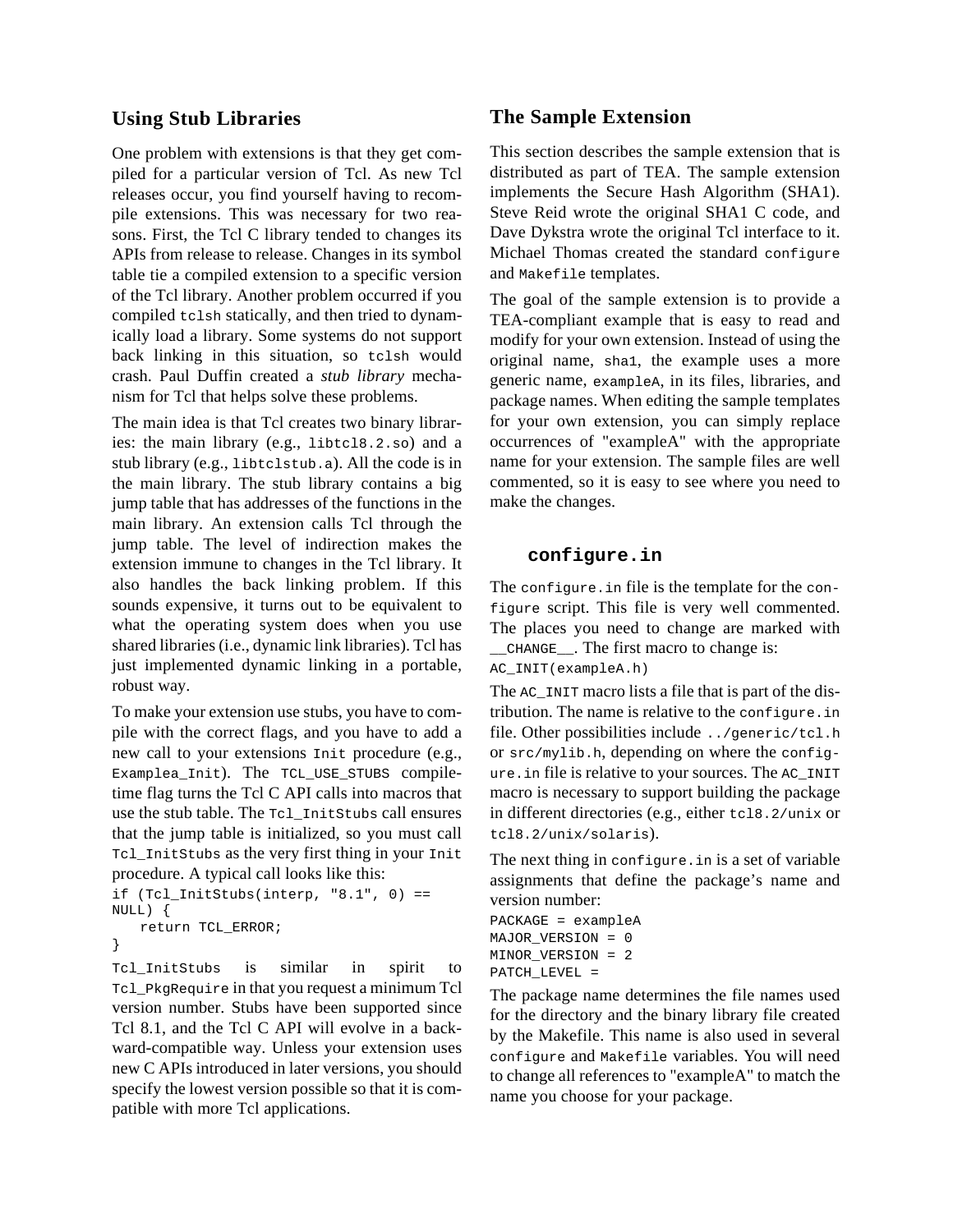The version and patch level support a three-level scheme, but you can leave the patch level empty for two-level versions like 0.2. If you do specify a patch-level, you need to include a leading "." or "p" in it. These values are combined to create the version number like this:

#### VERSION =

#### \${MAJOR\_VERSION}.\${MINOR\_VERSION}\${PATCH\_ LEVEL}

Windows compilers create a special case for shared libraries (i.e., DLLs). When you compile the library itself, you need to declare its functions one way. When you compile code that uses the library, you need to declare its functions another way. This complicates the exampleA.h header file. Happily, the complexity is hidden inside some macros. The standard configure.in defines a build\_*Package* variable with the following line, which you do not need to change:

AC\_DEFINE\_UNQUOTED(BUILD\_\${PACKAGE})

The build\_packageA variable is only set when you are building the library itself, and it is only defined when compiling on Windows. We will show later how this is used in exampleA.h to control the definition of the Examplea\_Init procedure.

The configure.in file has a bunch of magic to determine the name of the shared library file (e.g., packageA02.dll, packageA.0.2.so, packageA.0.2.shlib, etc.). All you need to do is change one macro to match your package name.

AC\_SUBST(exampleA\_LIB\_FILE)

These should be the only places you need to edit when adapting the sample configure.in to your extension.

#### **Makefile.in**

The Makefile.in template is converted by the configure script into the Makefile. The sample Makefile.in is well commented so that it is easy to see where to make changes. There are a few variables with exampleA in their name. In particular, exampleA\_LIB\_FILE corresponds to a variable name in the configure script. You need to change both files consistently. Some of the lines you need to change are shown below:

```
exampleA_LIB_FILE = @exampleA_LIB_FILE@
lib_BINARIES = $(exampleA_LIB_FILE)
$(exampleA_LIB_FILE)_OBJECTS = 
$(exampleA_OBJECTS)
```
You must define the set of source files and the corresponding object files that are part of the library. In the sample, exampleA.c implements the core of the Secure Hash Algorithm, and the tclexampleA.c file implements the Tcl command interface:

exampleA\_SOURCES = exampleA.c tclexampleA.c

SOURCES = \$(exampleA\_SOURCES)

The object file definitions use the OBJEXT variable that is .o for UNIX and .obj for Windows:

```
exampleA OBJECTS = exampleA.${OBJEXT}
tclexampleA.${OBJEXT}
OBJECTS = $(exampleA_OBJECTS)
```
The header files that you want to have installed are assigned to the GENERIC\_HDRS variable. The srcdir Make variable is defined during configure to be the name of the directory containing the file named in the AC\_INIT macro:

```
GENERIC_HDRS = $(srcdir)/exampleA.h
```
Unfortunately, you must specify explicit rules for each C source file. The VPATH mechanism is not reliable enough to find the correct source files reliably. The configure script uses AC\_INIT to locate source files, and you create rules that use the resulting  $\zeta$ (srcdir) value. The rules look like this:

exampleA.\$(OBJEXT) : \$(srcdir)/exampleA.c \$(COMPILE) -c '@CYGPATH@ \$(srcdir)/exampleA.c' -o \$@

The cygpath program converts file names to different formats required by different tools on Windows. On UNIX, the CYGWIN macro is simply defined to echo.

### **Standard Header Files**

This section explains a technique you should use to get symbols defined properly in your binary library. The issue is raised by Windows compilers, which have a notion of explicitly importing and exporting symbols. When you build a library you export symbols. When you link against a library, you import symbols. The BUILD\_exampleA variable is defined on Windows when you are building the library. This variable should be undefined on UNIX, which does not have this issue. Your header file uses this variable like this:

#ifdef BUILD\_exampleA #undef TCL\_STORAGE\_CLASS #define TCL\_STORAGE\_CLASS DLLEXPORT #endif